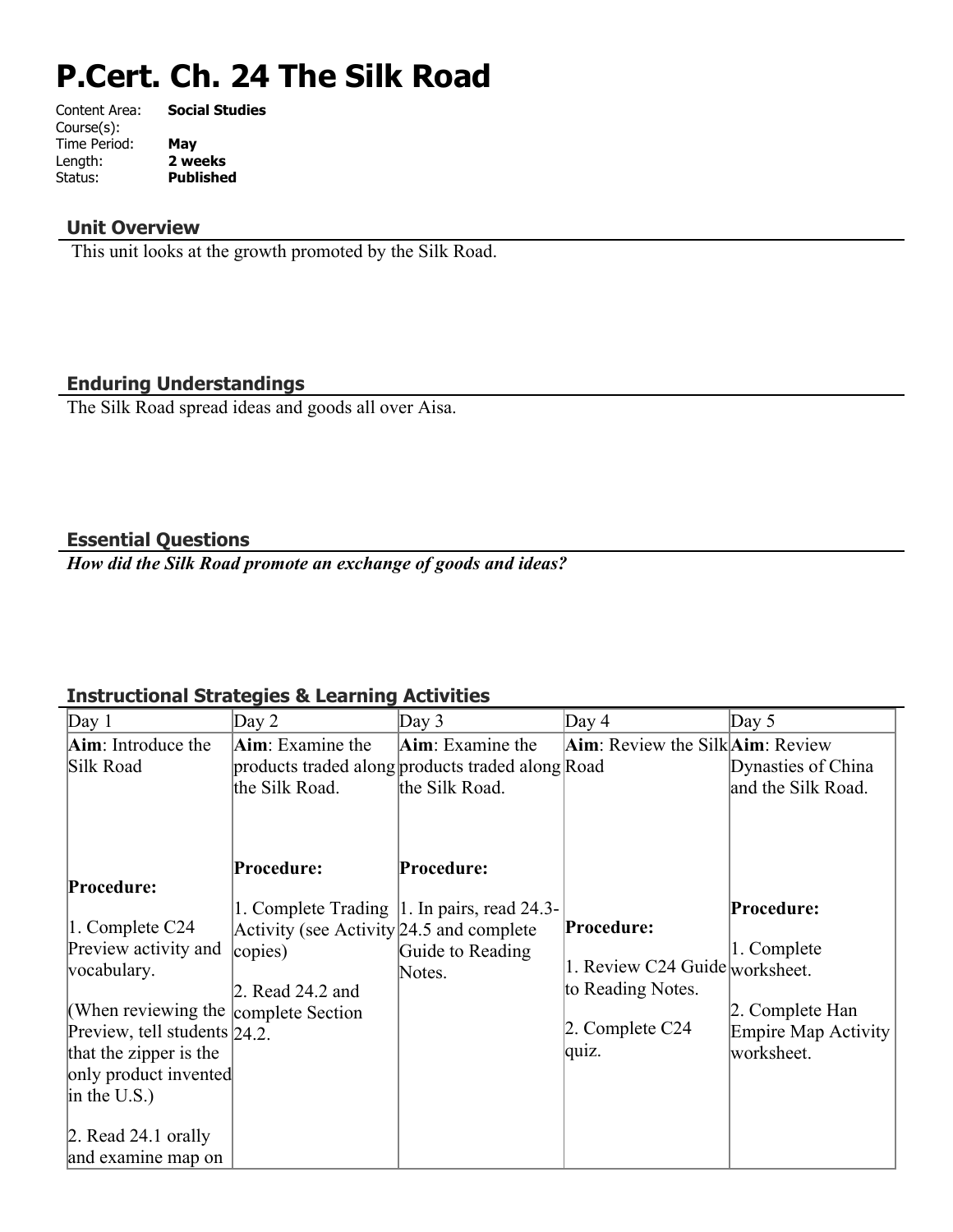| p.255.                                              |                                   |                                            |                    |                            |
|-----------------------------------------------------|-----------------------------------|--------------------------------------------|--------------------|----------------------------|
| <b>Assessment: C24</b><br>Preview and<br>vocabulary | Assessment:                       | Assessment:                                |                    |                            |
| Standards:                                          | Trading Activity;<br>Section 24.2 | 24.3-24.5 Guide to<br><b>Reading Notes</b> | Assessment:        | Assessment:                |
|                                                     |                                   |                                            | $C24$ Guide to     | Dynasties and Silk         |
| $6.2.8.B.4.b.$ ;                                    | Standards:                        | Standards:                                 | Reading Notes; C24 | Road WS; Han               |
| 6.2.8.C.3.a.;                                       |                                   |                                            | quiz               | <b>Empire Map Activity</b> |
| 6.2.8.C.4.a.;                                       | $6.2.8.B.4.b.$ ;                  | $6.2.8.B.4.b.$ ;                           |                    | WS                         |
| $6.2.8.D.2.d.$ ;                                    | $6.2.8.C.3.a.$ ;                  | $6.2.8.C.3.a.$ ;                           |                    |                            |
| 6.2.8.D.3.c.                                        | 6.2.8.C.4.a.;                     | 6.2.8.C.4.a.;                              |                    |                            |
|                                                     | 6.2.8.D.2.d.;                     | $6.2.8.D.2.d.$ ;                           | Standards:         |                            |
|                                                     |                                   |                                            |                    | Standards:                 |
|                                                     | 6.2.8.D.3.c.                      | 6.2.8.D.3.c.                               | $6.2.8.B.4.b.$ ;   |                            |
| Homework:                                           |                                   |                                            | $6.2.8.C.3.a.$ ;   | $6.2.8.B.4.b.$ ;           |
|                                                     |                                   |                                            | 6.2.8.C.4.a.;      | 6.2.8.C.3.a.;              |
| C <sub>24</sub> quiz Day 4                          |                                   |                                            | $6.2.8.D.2.d.$ ;   | 6.2.8.C.4.a.;              |
|                                                     | Homework:                         | Homework:                                  |                    | $6.2.8.D.2.d.$ ;           |
|                                                     |                                   |                                            | 6.2.8.D.3.c.       |                            |
|                                                     | review for quiz                   | finish Guide to<br><b>Reading Notes</b>    |                    | 6.2.8.D.3.c.               |
|                                                     |                                   |                                            | Homework:          |                            |
|                                                     |                                   |                                            | Review             | Homework:                  |
|                                                     |                                   |                                            |                    | finish Han Empire          |
|                                                     |                                   |                                            |                    | Map Activity               |

### **Integration of 21st Century Themes and Career Exploration**

| CRP.K-12.CRP2        | Apply appropriate academic and technical skills.                                   |
|----------------------|------------------------------------------------------------------------------------|
| CRP.K-12.CRP5        | Consider the environmental, social and economic impacts of decisions.              |
| CRP.K-12.CRP4        | Communicate clearly and effectively and with reason.                               |
| CRP.K-12.CRP11       | Use technology to enhance productivity.                                            |
| CRP.K-12.CRP9        | Model integrity, ethical leadership and effective management.                      |
| CRP.K-12.CRP8        | Utilize critical thinking to make sense of problems and persevere in solving them. |
| <b>CRP.K-12.CRP7</b> | Employ valid and reliable research strategies.                                     |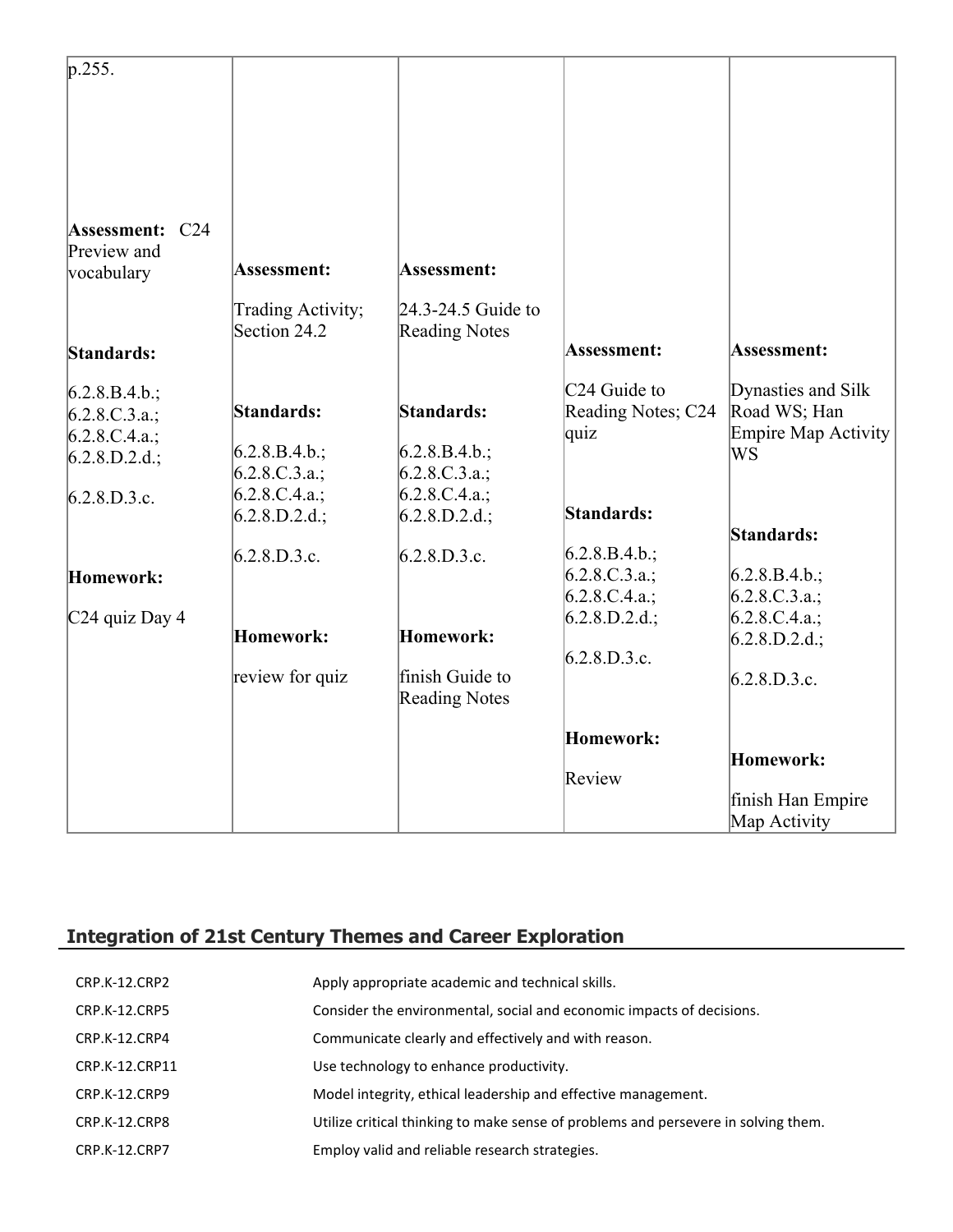| CRP.K-12.CRP1  | Act as a responsible and contributing citizen and employee.        |
|----------------|--------------------------------------------------------------------|
| CRP.K-12.CRP6  | Demonstrate creativity and innovation.                             |
| CRP.K-12.CRP12 | Work productively in teams while using cultural global competence. |

# **Technology Integration** Google Classroom online textbook and features TECH.8.1.8 Educational Technology: All students will use digital tools to access, manage, evaluate, and

synthesize information in order to solve problems individually and collaborate and to create and communicate knowledge.

#### **Interdisciplinary Connections**

| LA.RH.6-8.1  | Cite specific textual evidence to support analysis of primary and secondary sources.                                                                                 |
|--------------|----------------------------------------------------------------------------------------------------------------------------------------------------------------------|
| LA.RH.6-8.2  | Determine the central ideas or information of a primary or secondary source; provide an<br>accurate summary of the source distinct from prior knowledge or opinions. |
| LA.RH.6-8.4  | Determine the meaning of words and phrases as they are used in a text, including<br>vocabulary specific to domains related to history/social studies.                |
| LA.RH.6-8.7  | Integrate visual information (e.g., in charts, graphs, photographs, videos, or maps) with<br>other information in print and digital texts.                           |
| LA.RH.6-8.10 | By the end of grade 8, read and comprehend history/social studies texts in the grades 6-8<br>text complexity band independently and proficiently.                    |

#### **Differentiation**

**Model the Rules for Trading** Before having students conduct the Experiential Exercise, explicitly model the rules on Information Master D. Have a couple of students with appropriate bags of tokens stand at different trading centers. As you explain each rule, have these students model what to do, such as moving only when their number is called, carefully dealing with each obstacle, greeting one another in their assigned language (on their greeting token), conducting a trade, and so on.

**Introduce the Concept of Diffusion** Before students complete their Reading Notes for Section 5, introduce the term *cultural diffusion*. Have students think about the spread of cultural fads. Ask students, *What do you do when you find a new phone, shirt, song, or video game that you like?* (Students tell their friends about it, or they buy it and their friends see it.) They want it or buy it or share the information with other friends.) Explain that, just as students share today's fads, ancient people traded and spread ideas they liked.

**Provide a Word Bank** Use Guide to Reading Notes to create a "master" list, in random order, of the key dangers, products, and plants involved in trade along the Silk Road. Students can match the items on the master list to the appropriate question in their Reading Notes to help them complete the tasks on the map.

**Provide T-Chart Answers** Copy and cut apart the statements in the two bulleted lists in Section 2 in the Guide to Reading Notes. After the Experiential Exercise, read each statement aloud randomly. Have students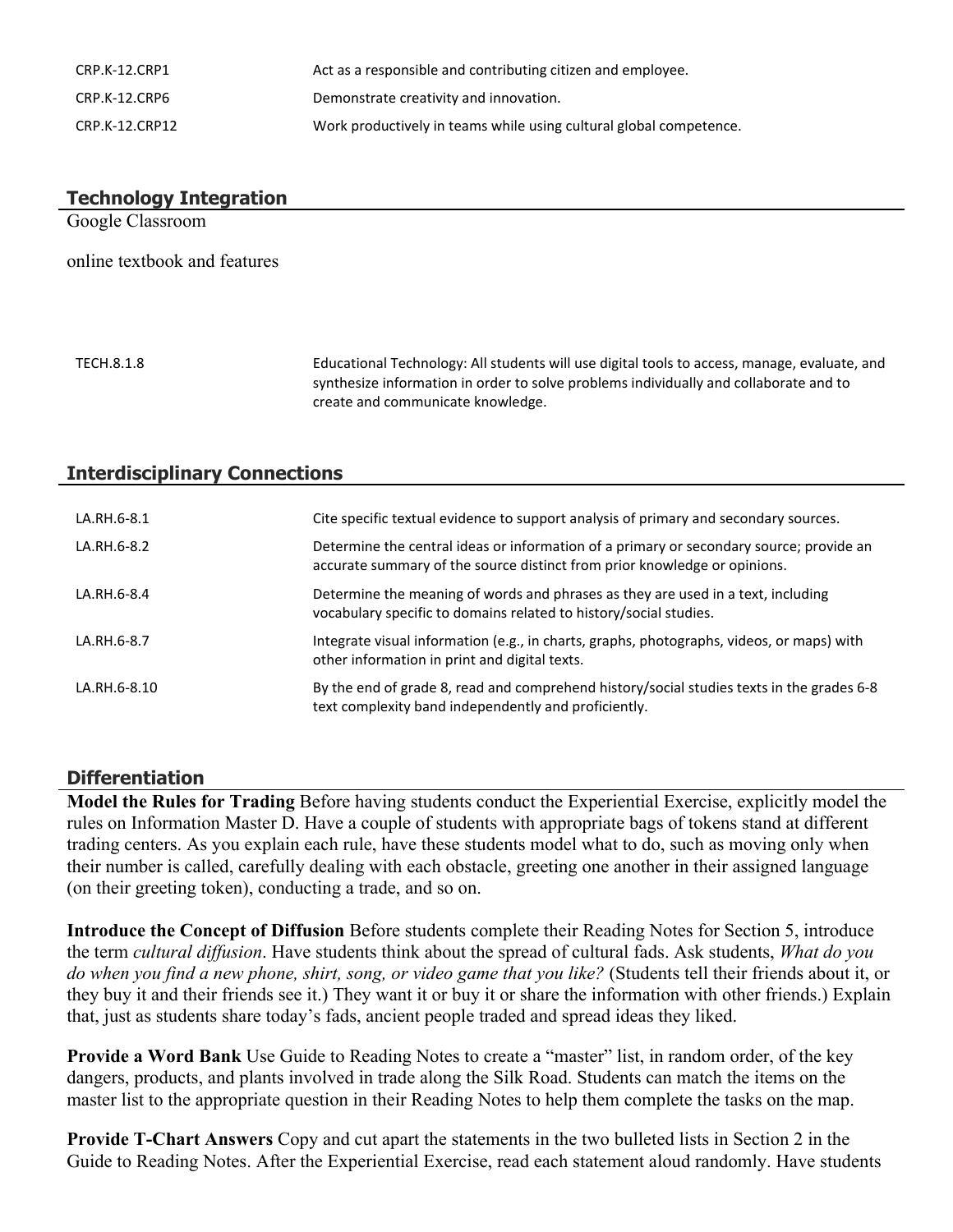categorize it as either something that happened in the classroom or something that happened in history. Write both headings on the board and then write each statement under the heading that students have agreed on. Starting with the first statement for the classroom experience, ask students to find the matching historical connection. Draw a line connecting the two matching statements on the board and examine the connection as a class. Repeat this process for the remaining connections.

**Model the Reading Notes** Make a transparency of the Reading Notes for Section 3. After students have read the section, model the required map tasks. To model Question 1, explain that one of the dangers along the Eastern Silk Road was bandits. Then, on the overhead map, between Dunhuang and Kucha, sketch a simple warning sign that says "Careful—You Might Get Robbed!" To model Questions 2 to 4, remind students that silk was China's most valuable trading good. On the overhead map, near Dunhuang, sketch a simple drawing of a piece of silk and label it. Note that the label is more important than the quality of the art.

#### **Modifications & Accommodations**

Utilize IEP and 504 accommodations

#### **Benchmark Assessments**

sentence construction

paragraph writing

DBQ

#### **Formative Assessments**

See assessment in lesson plans above.

#### **Summative Assessments**

See assessments in lesson plans above

#### **Instructional Materials**